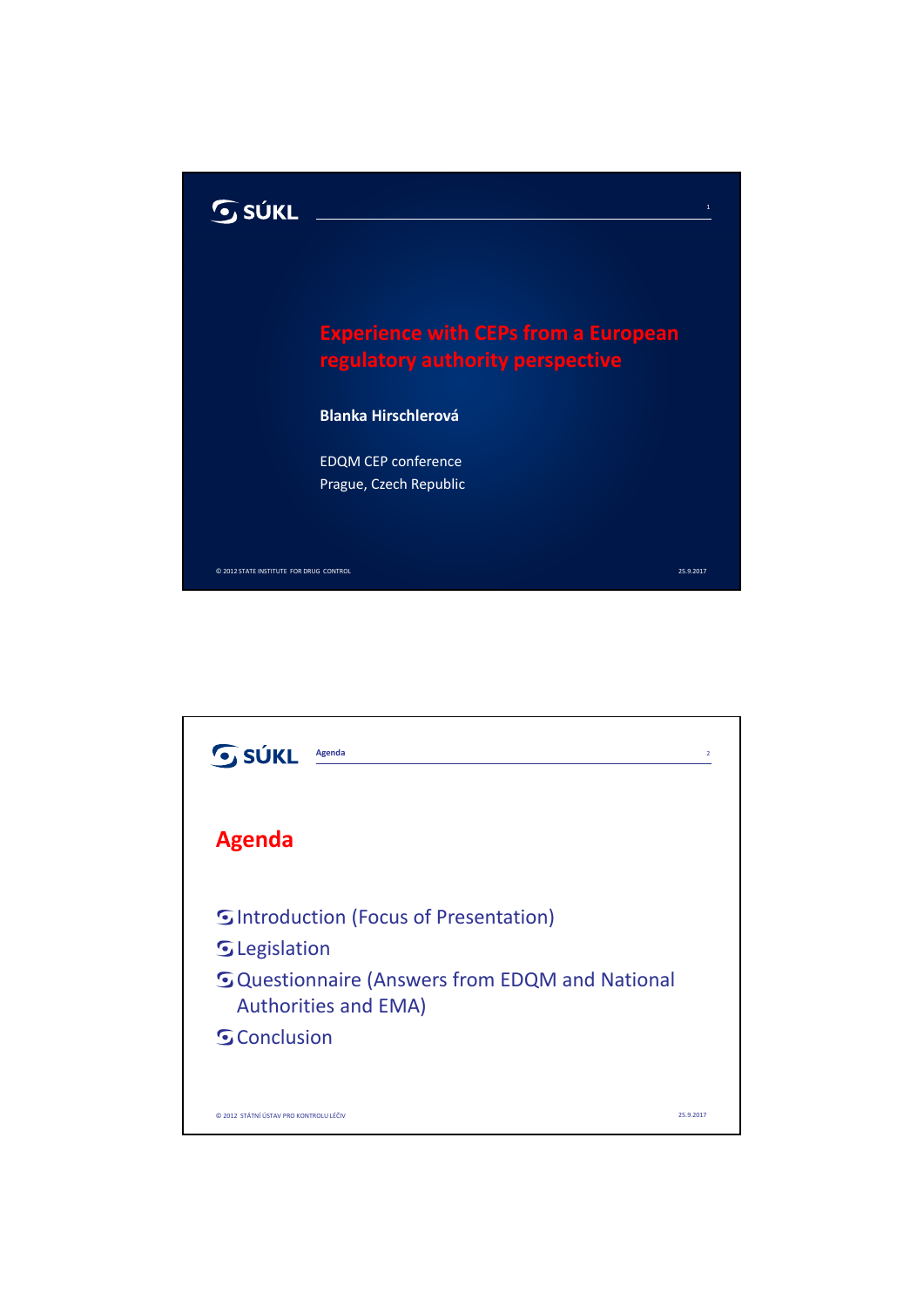

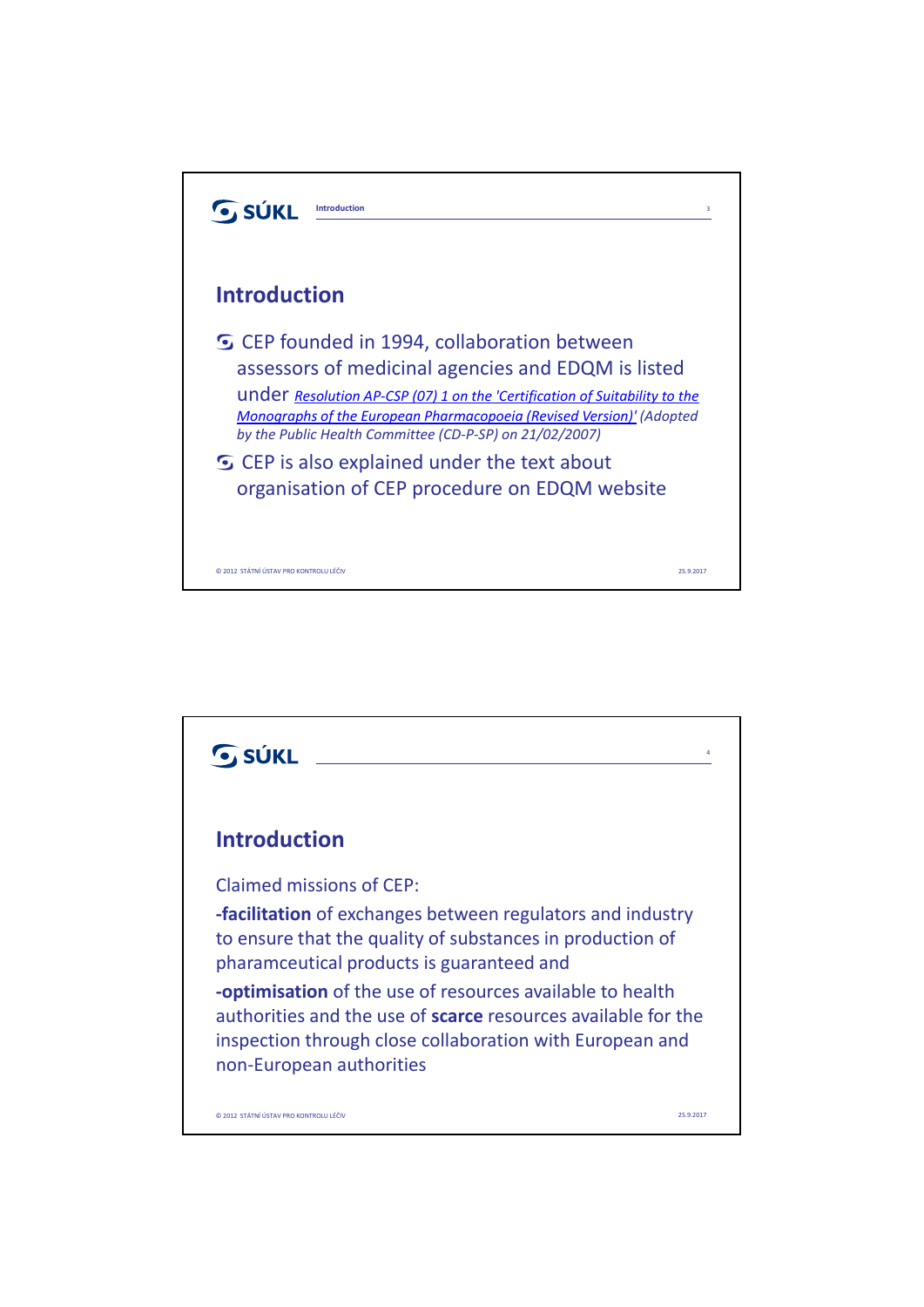

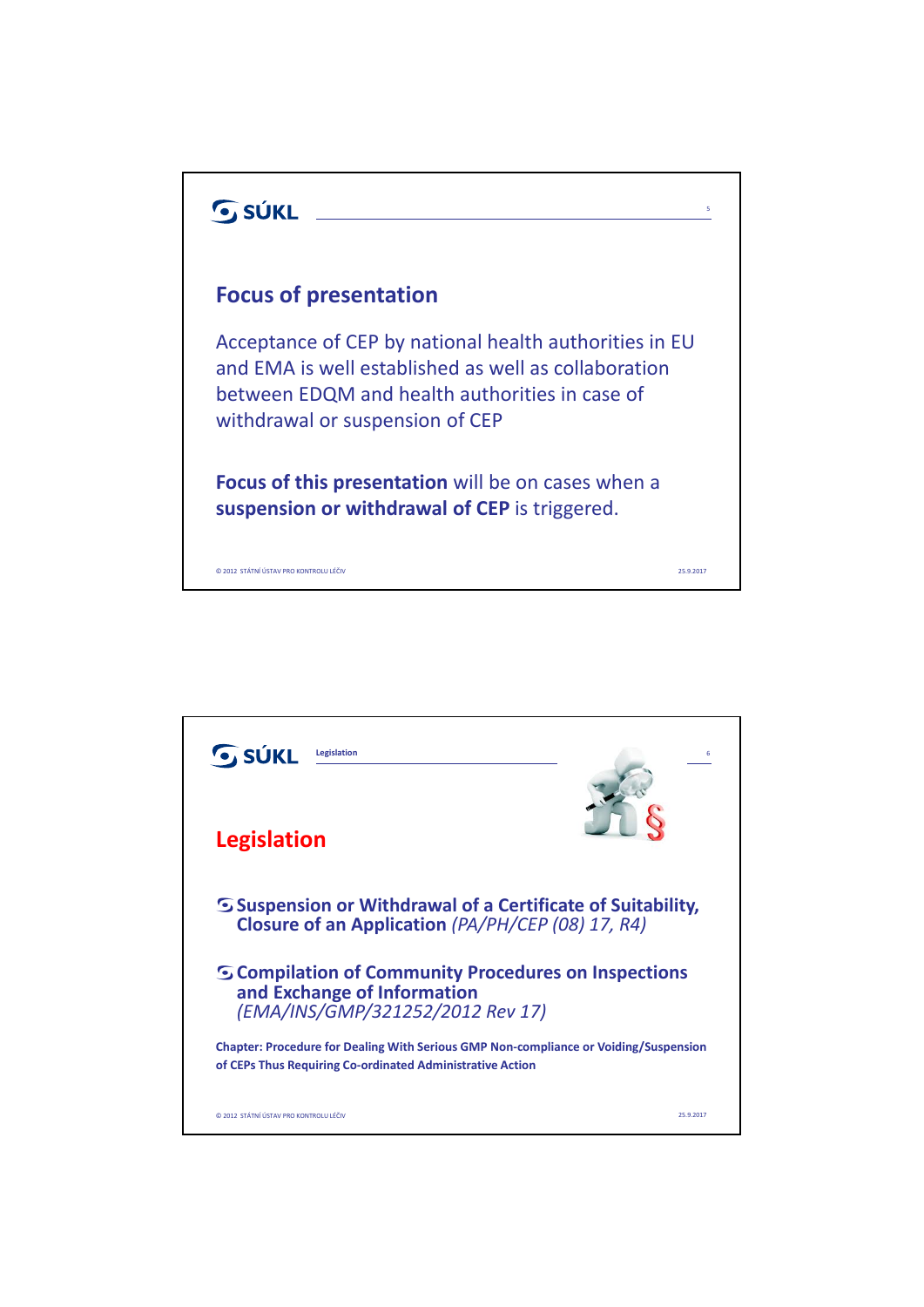

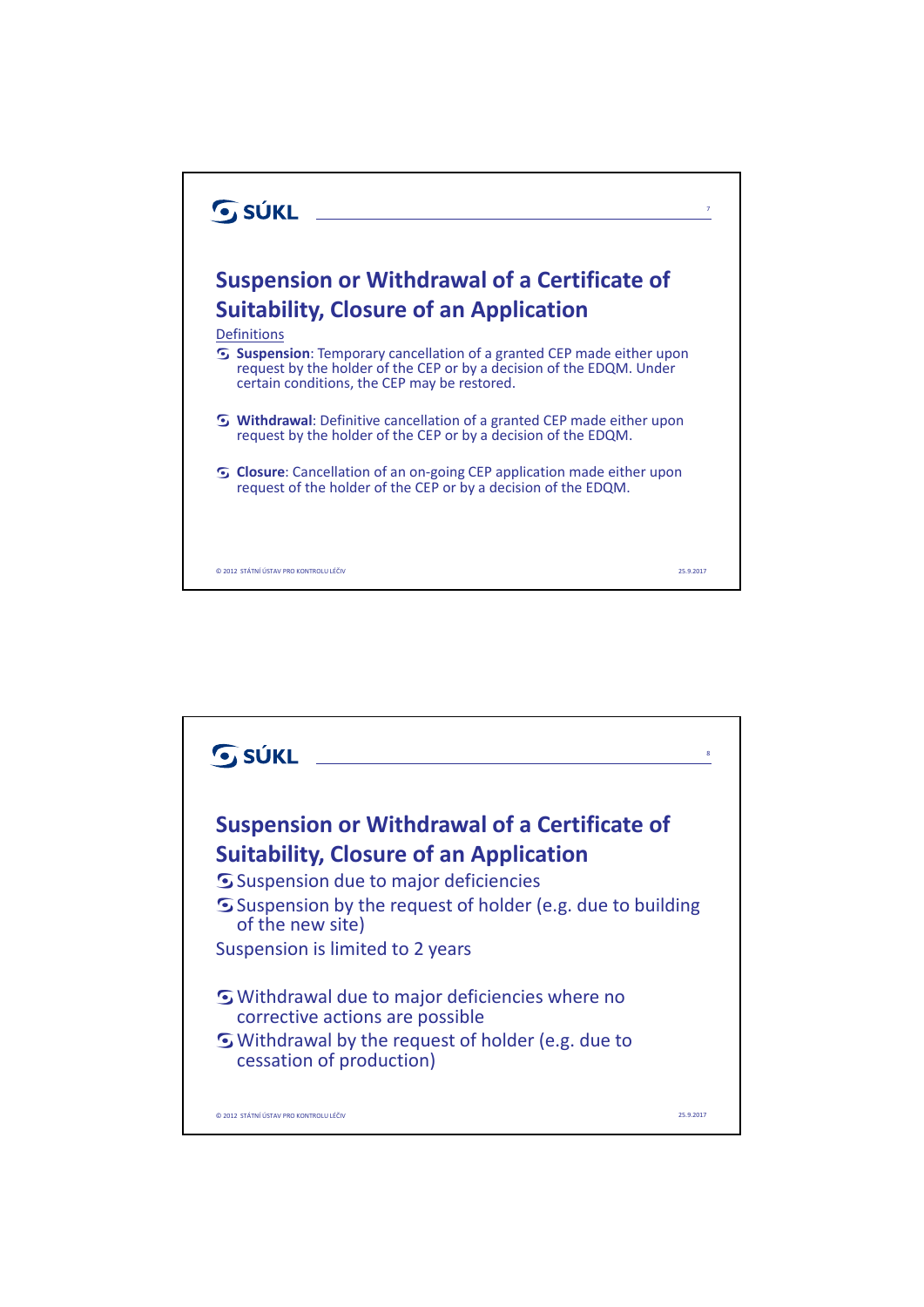

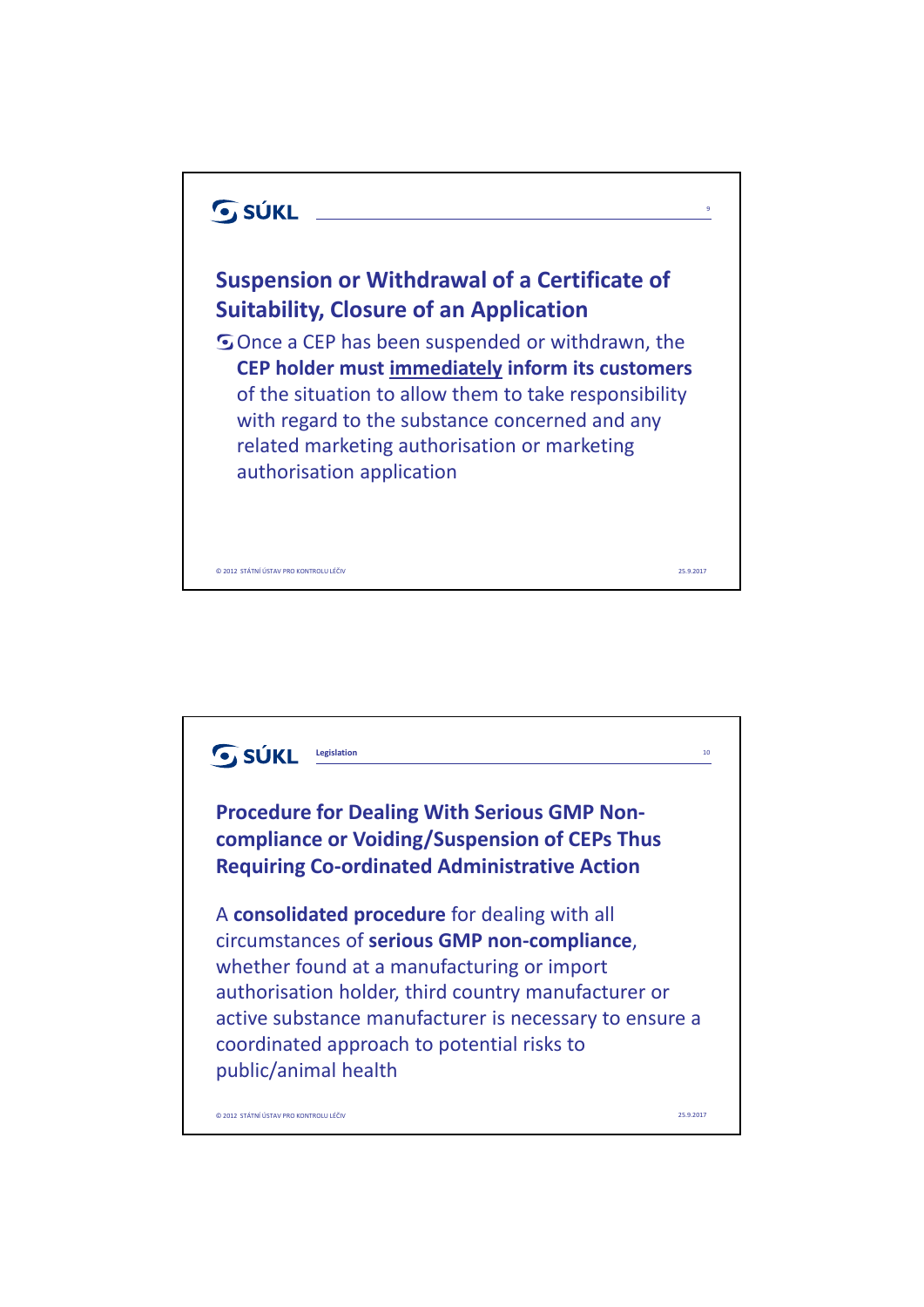

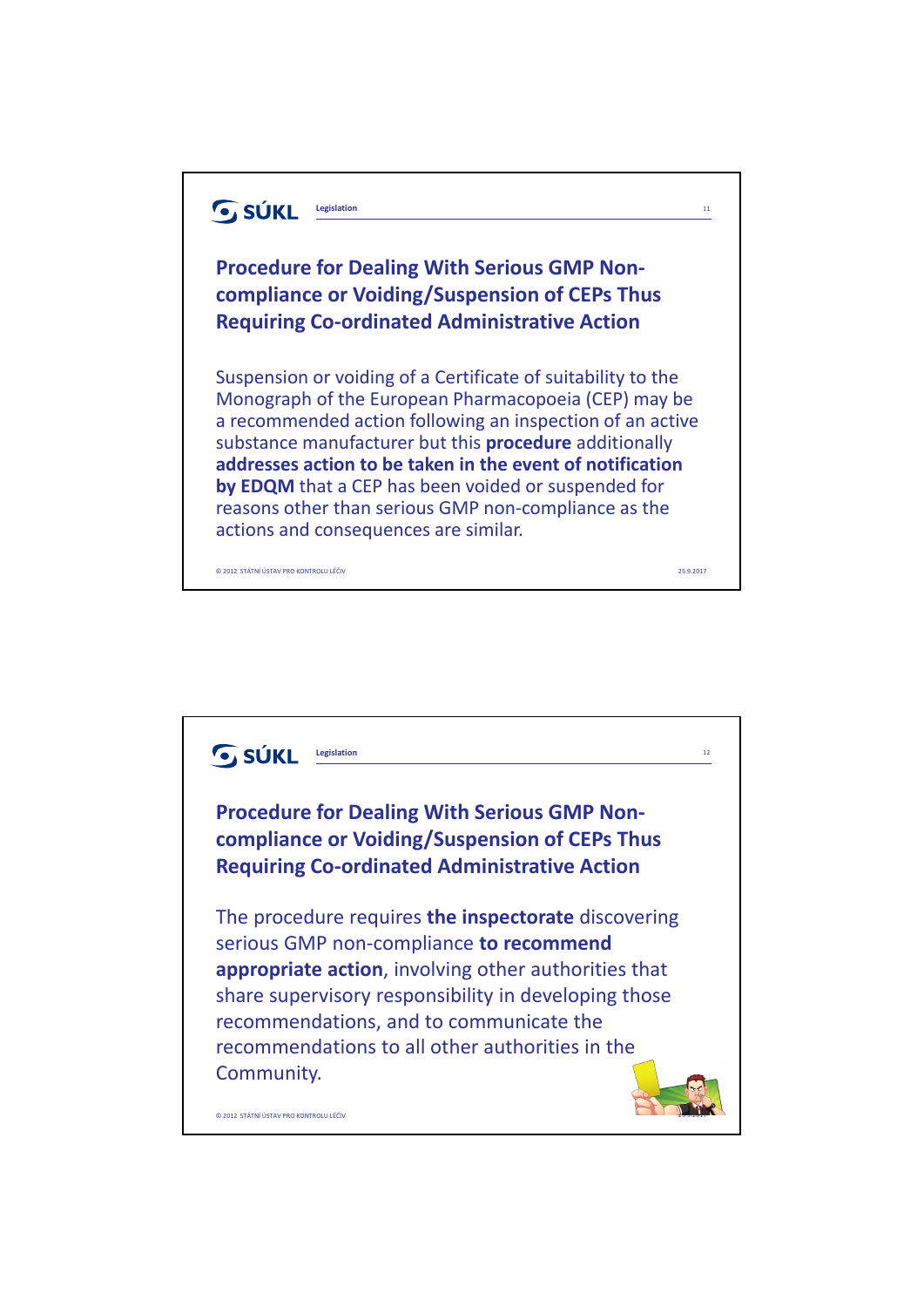

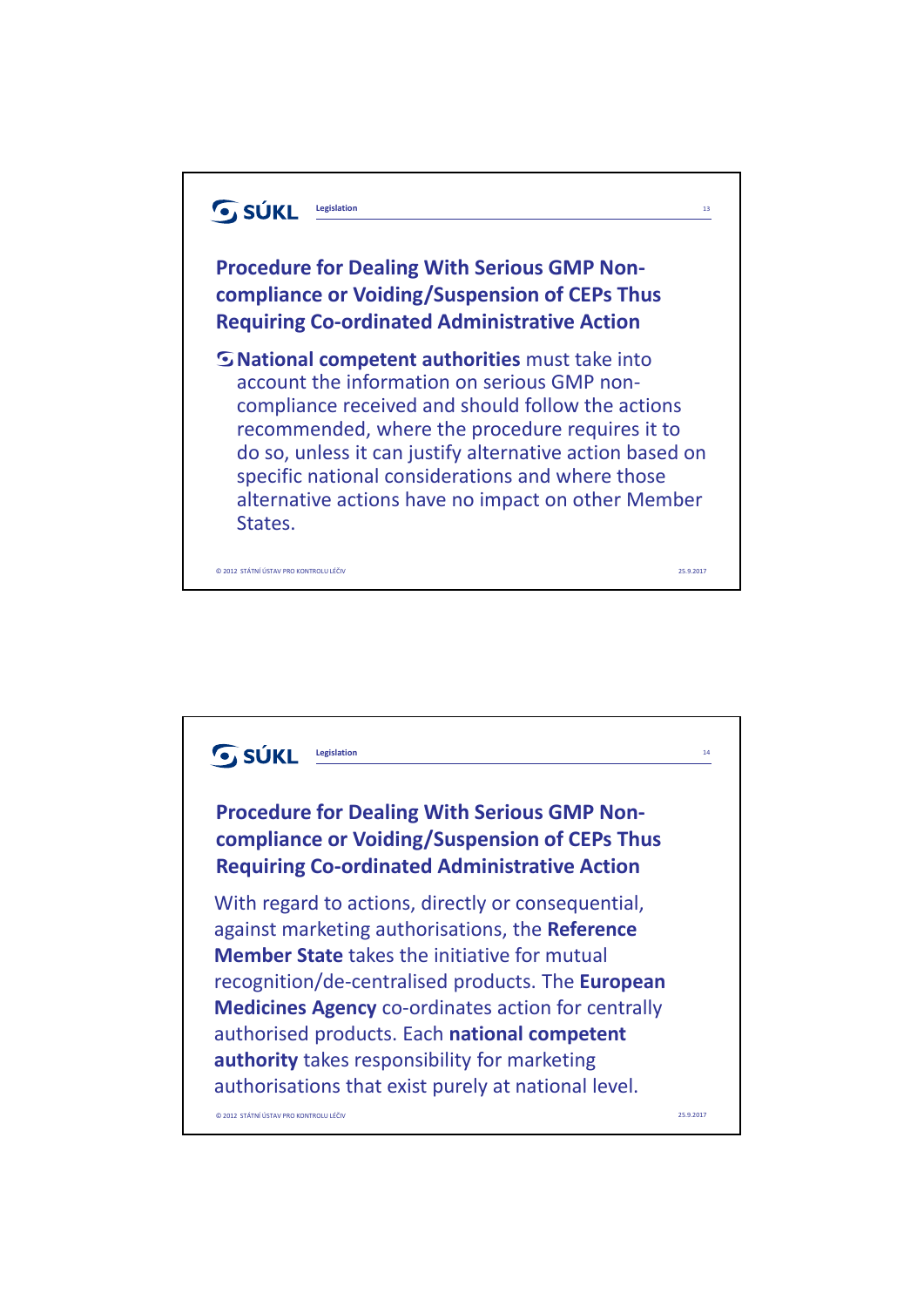

| HB <sub>5</sub><br><b>SÚKL</b><br><b>Positions and answers from EDQM</b><br>16<br>How many withdrawals in total for last years, how<br>many GMP non-compliance?<br>The table is showing numbers of suspended and withdrawn CEPs (source EDQM) |                            |                            |           |
|-----------------------------------------------------------------------------------------------------------------------------------------------------------------------------------------------------------------------------------------------|----------------------------|----------------------------|-----------|
| Year                                                                                                                                                                                                                                          | <b>Suspensions of CEPs</b> | Withdrawal of CEPs by EDQM |           |
| 2016                                                                                                                                                                                                                                          | $51*$                      | 9                          |           |
| 2015                                                                                                                                                                                                                                          | 26                         | 16                         |           |
| 2014                                                                                                                                                                                                                                          | 20                         | 13                         |           |
| 2013                                                                                                                                                                                                                                          | 18                         | 26                         |           |
| * Many CEPs suspended for a single site showing non-compliance                                                                                                                                                                                |                            |                            |           |
| C 2012 STÁTNÍ ÚSTAV PRO KONTROLU LÉČIV                                                                                                                                                                                                        |                            |                            | 25.9.2017 |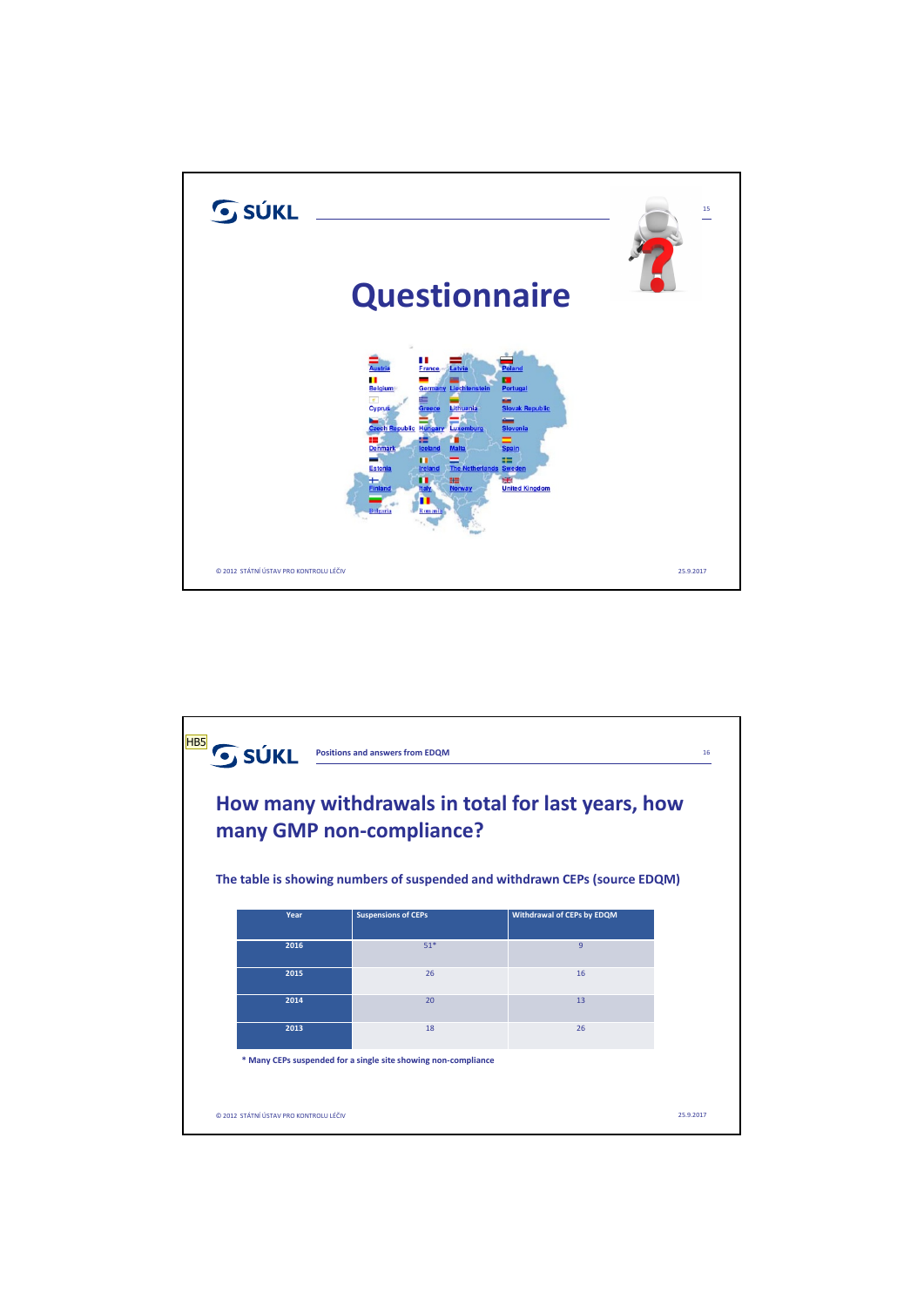**HB5** Slide updated with recent data. I have also specified that withdrawals are by EDQM BRUGUERA Helene; 21/08/2017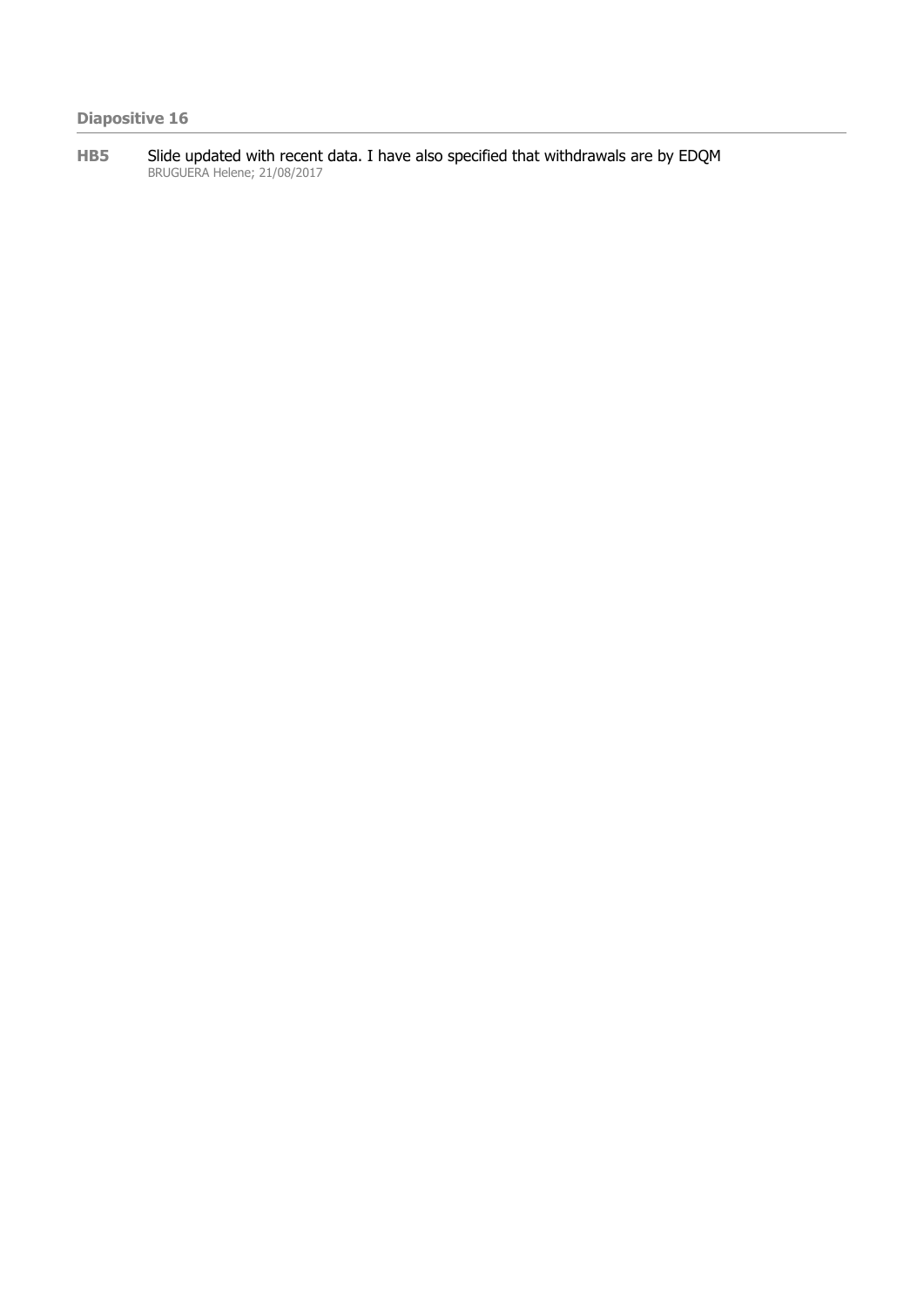

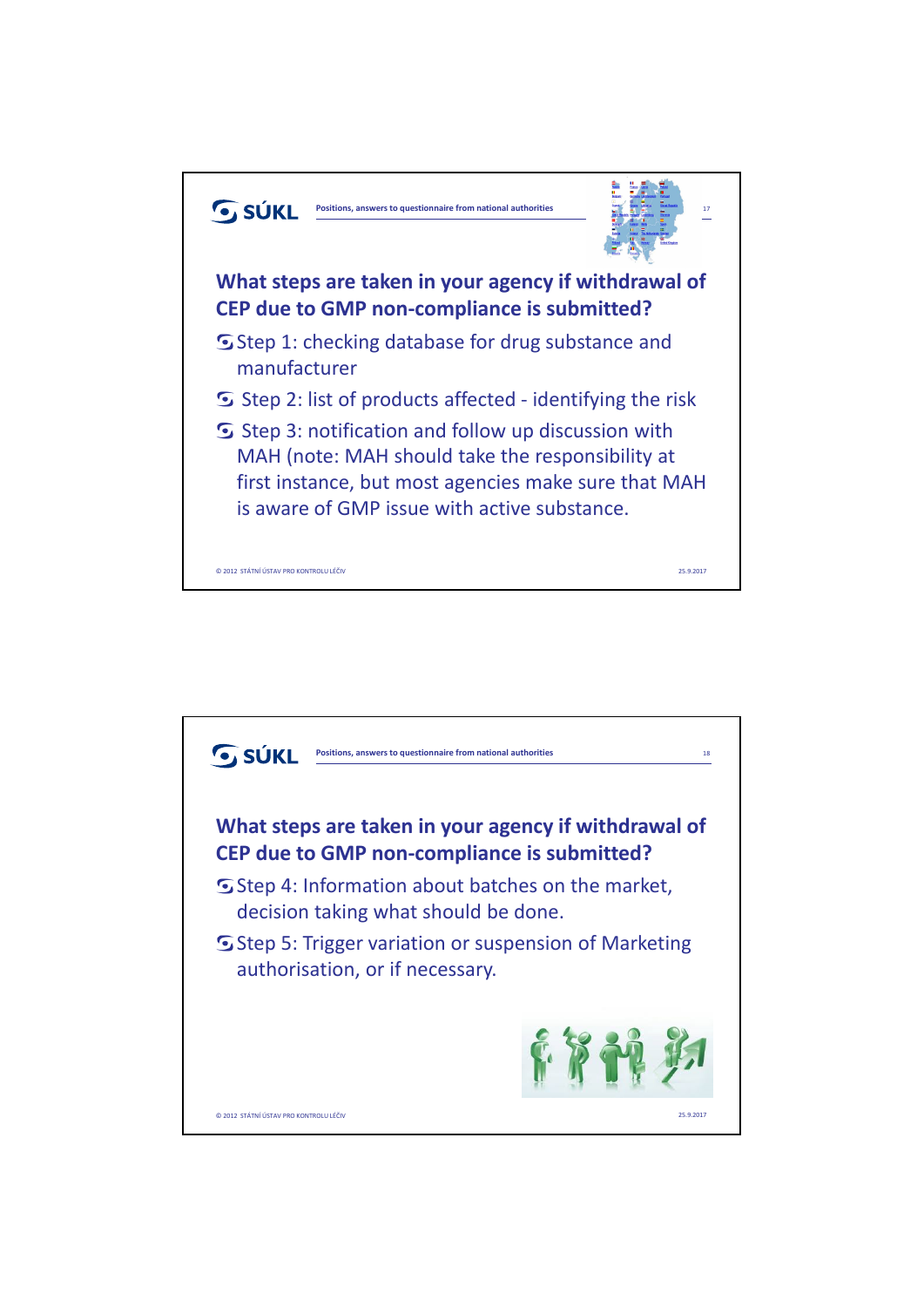

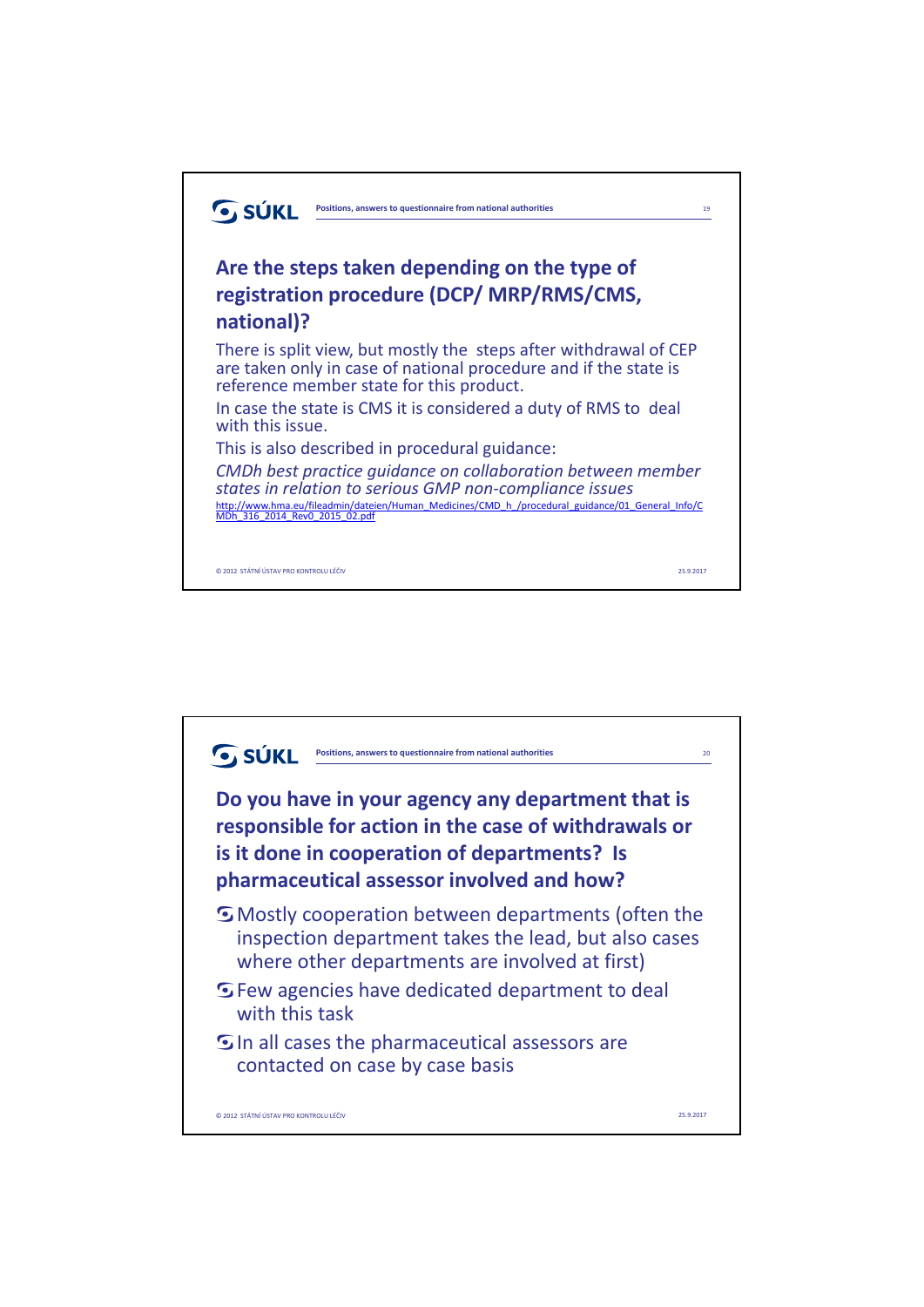

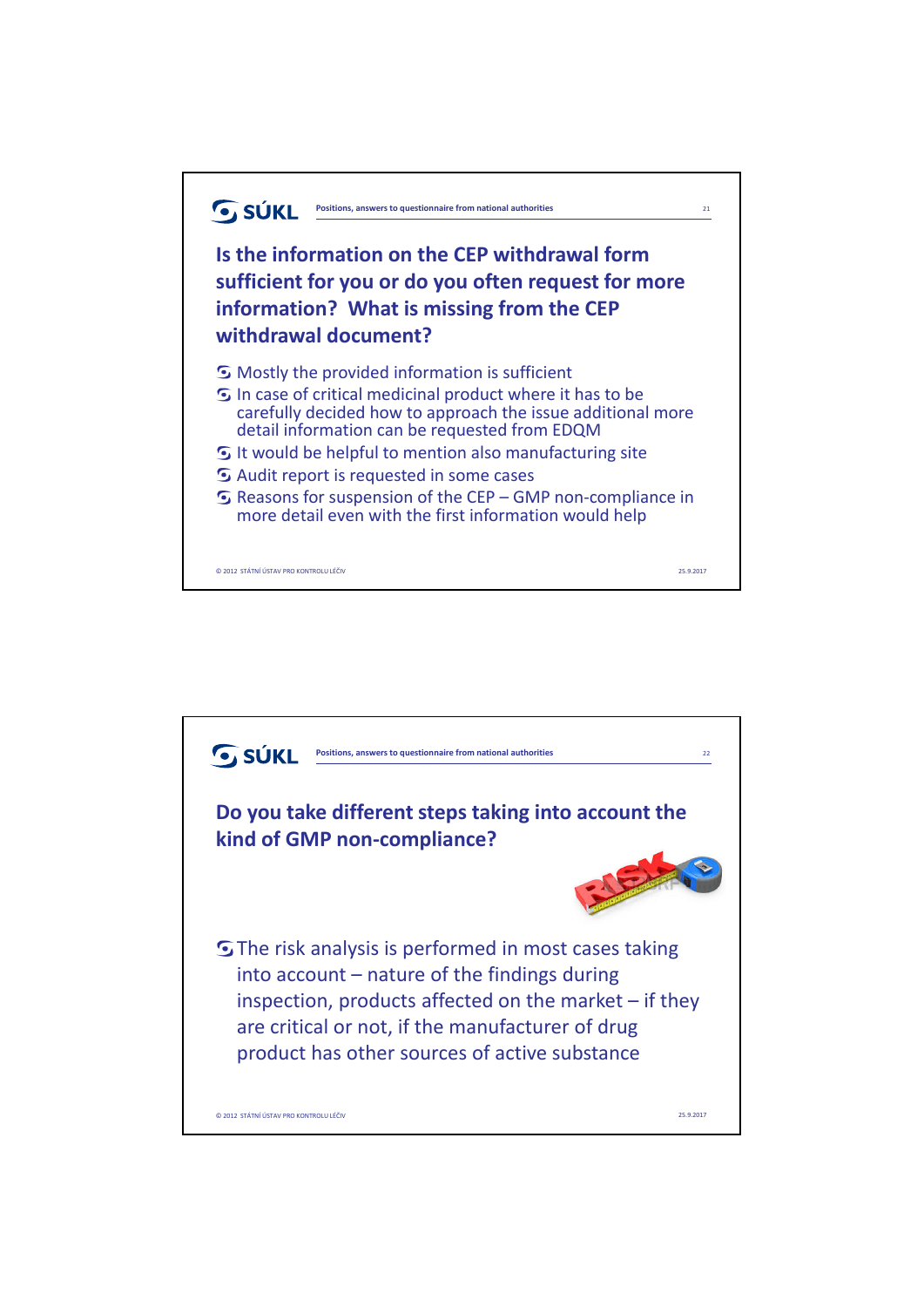

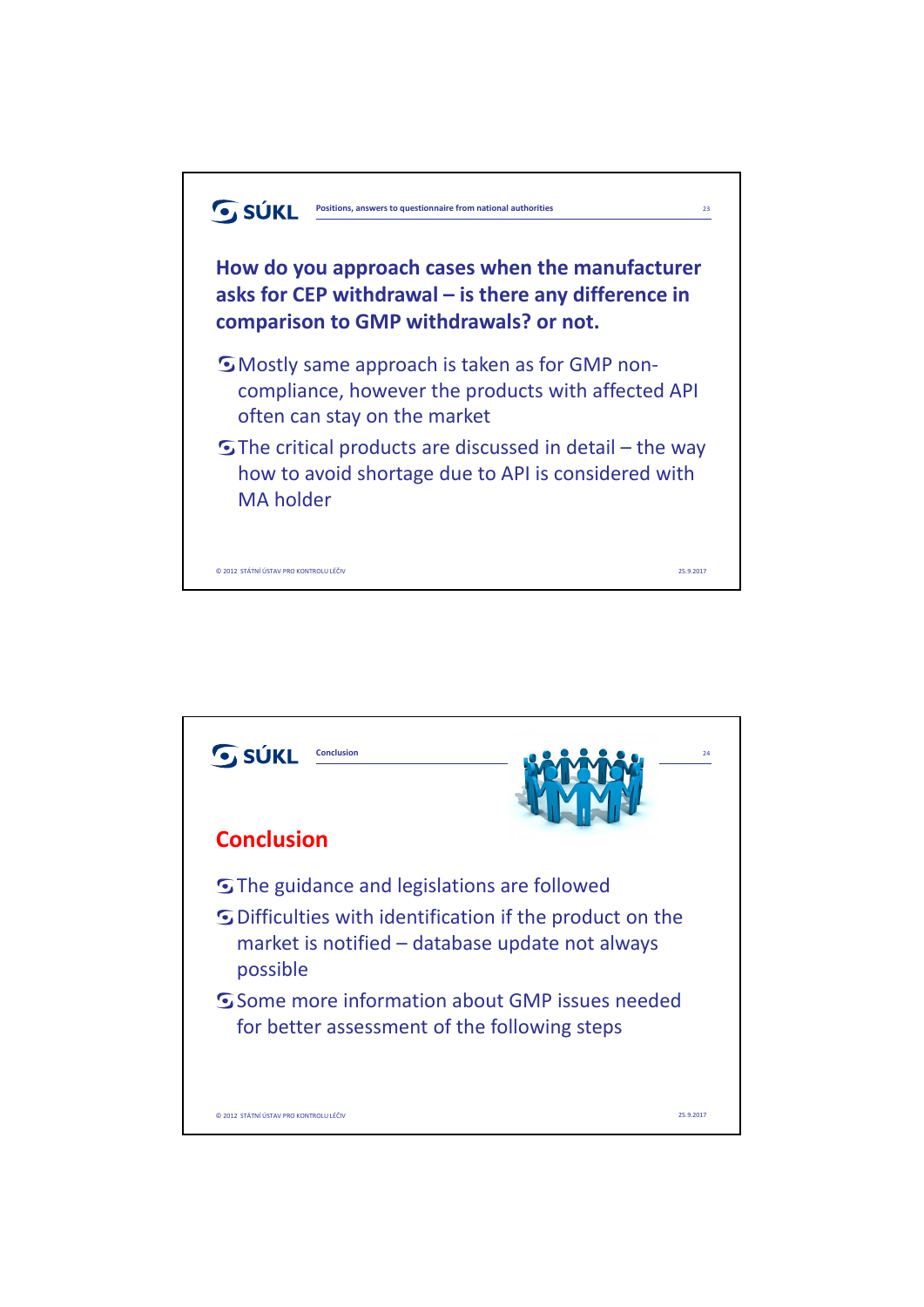